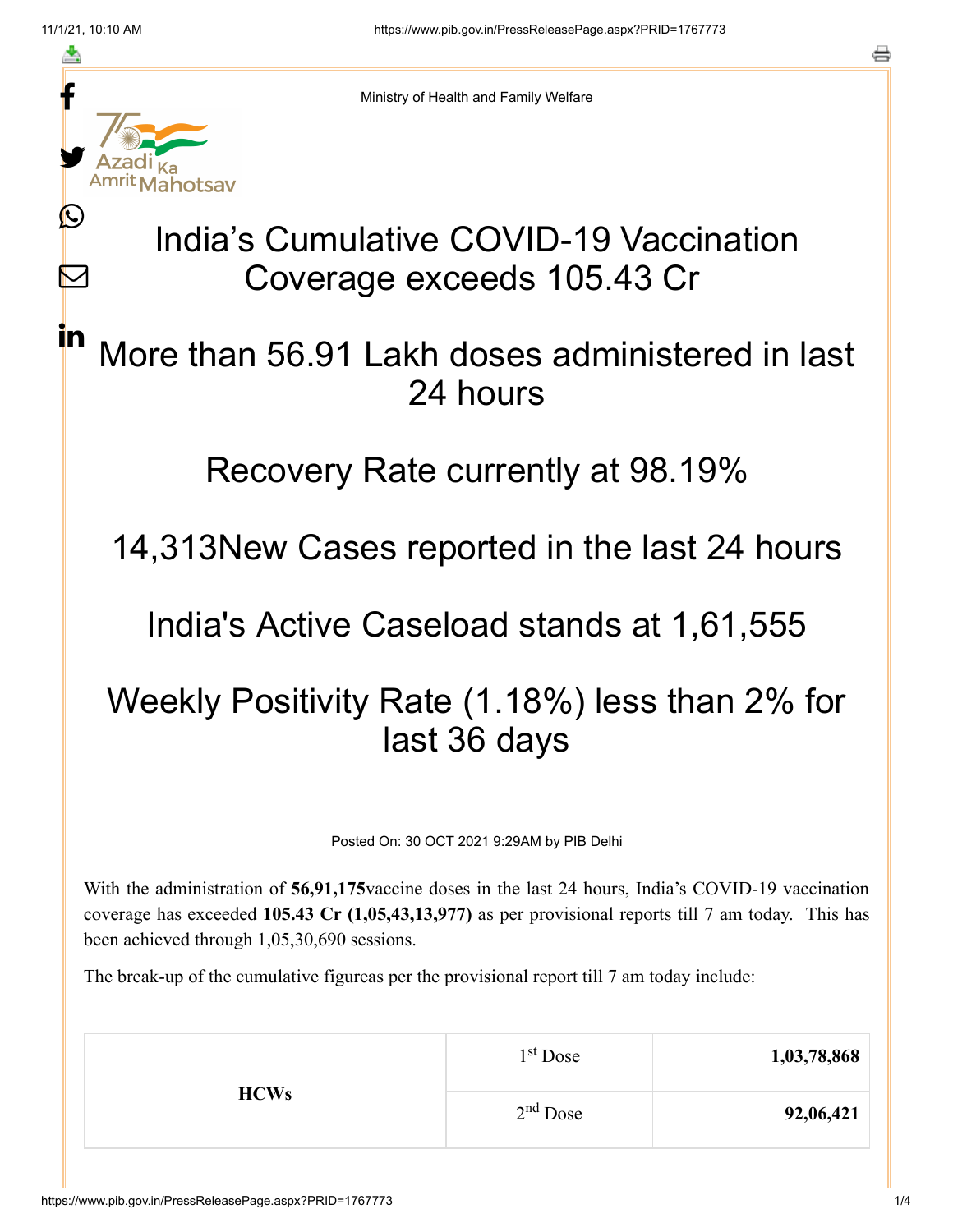|    |                       | $1st$ Dose           | 1,83,71,365    |
|----|-----------------------|----------------------|----------------|
|    | <b>FLWs</b>           | $2nd$ Dose           | 1,58,88,942    |
|    |                       | 1 <sup>st</sup> Dose | 41,65,22,627   |
| Ŀ  | Age Group 18-44 years | $2nd$ Dose           | 13,88,92,149   |
| N  |                       | $1st$ Dose           | 17,42,68,245   |
| in | Age Group 45-59 years | $2nd$ Dose           | 9,52,99,427    |
|    |                       | $1st$ Dose           | 10,93,98,998   |
|    | Over 60 years         | $2nd$ Dose           | 6,60,86,935    |
|    | <b>Total</b>          |                      | 1,05,43,13,977 |

The recovery of **13,543** patients in the last 24 hours has increased the cumulative tally of recovered patients (since the beginning of the pandemic) to **3,36,41,175.**

Consequently, India's recovery rate stands at **98.19%**.



Sustained and collaborative efforts by the Centre and the States/UTs continue the trend of less than 50,000 Daily New Cases that is being reported for 125 consecutive days now.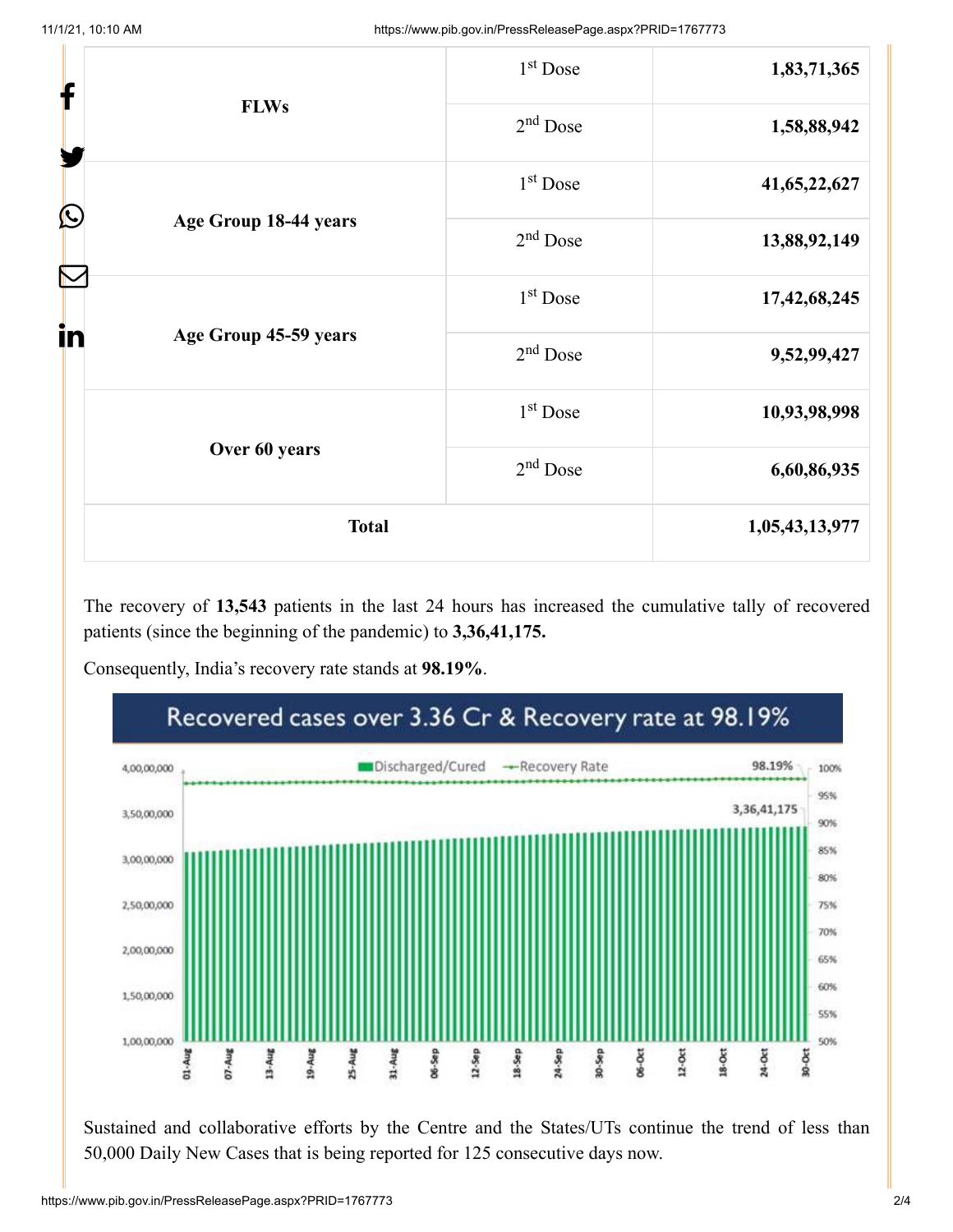**14,313 new cases** were reported in the last 24 hours.



The Active Caseload is presently at **1,61,555.**Active cases presently constitute **0.47%** of the country's total Positive Cases, which **is lowest since March 2020.**



The testing capacity across the country continues to be expanded. The last 24 hours saw a total of

11,76,850tests being conducted. India has so far conducted over **60.70 Cr (60,70,62,619**) cumulative tests.

While testing capacity has been enhanced across the country, **Weekly Positivity Rate at 1.18% remains less than 2% for the last 36 days now.** The **Daily Positivity rate reported to be1.22%.** The daily Positivity rate has remained below2% for last 26 days and below 3% for 61 consecutive days now.